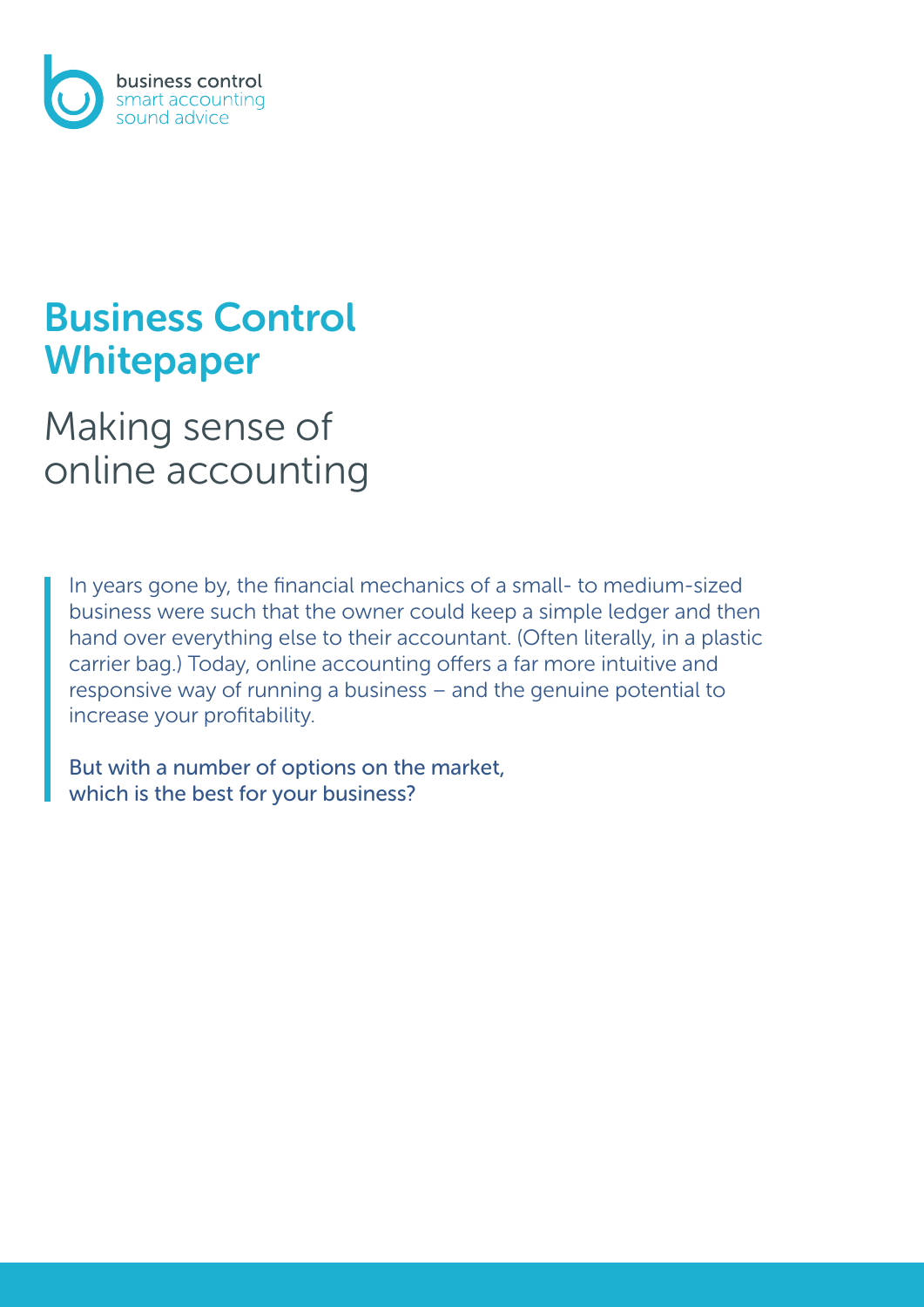Whichever package you choose (and we'll consider them in depth later in this whitepaper), online accounting delivers many benefits to business owners.

#### Online accounting: the benefits in brief

#### **Overview**

With online accounting, your everyday bookkeeping is automated and integrated.

- If you enter an order, the software will update your stock levels and customer records. If you prepare an estimate, it can be translated into a sales invoice
- You'll be able to check and complete your bank statements, VAT returns and monthly management accounts, much more quickly
- Many of the packages support and synchronise with online banking you're your online tax returns
- The software simplifies your payroll systems

## It gives you the facts

Log on to your account and you'll be presented with a range of real-time management reports.

- See at a glance: who owes you money, your bank balance, or how much VAT you owe
- Asses how profitable individual clients or projects have been
- Instantly generate a balance sheet, profit and loss accounts or cash flow reports. Alternatively, view your performance against budget



## It's easy to prepare your accounts

Whereas getting together all your company's financial information for the annual accounts (or even an audit) used to be a major undertaking, you'll be able to generate the necessary data with the click of a button

## It allows you to get more out of your data

By highlighting the pieces of information that are important to you, you can cut costs and improve your profitability.

- Create automatic letters to chase your debts
- Identify and nurture your best customers
- Check and compare expenses

However: if yours is a business that processes fewer than ten transactions a month, carry on with your existing spreadsheets and systems. The insights, cost- and time-savings that you'd realise won't be worth the investment.

There's the instant access to your cash flow, and automated invoicing, but above all: you can access all the financial information you need, in a language that you can understand. In the past, conventional, computer-based accounts software felt like it was designed by accountants, for accountants.

Today, that's not the case. Across the board, the software packages present all the vital financial data that the small business owner needs, in ways that are easy to access, sort and assess.

The result? You'll gain a better understanding of your finances.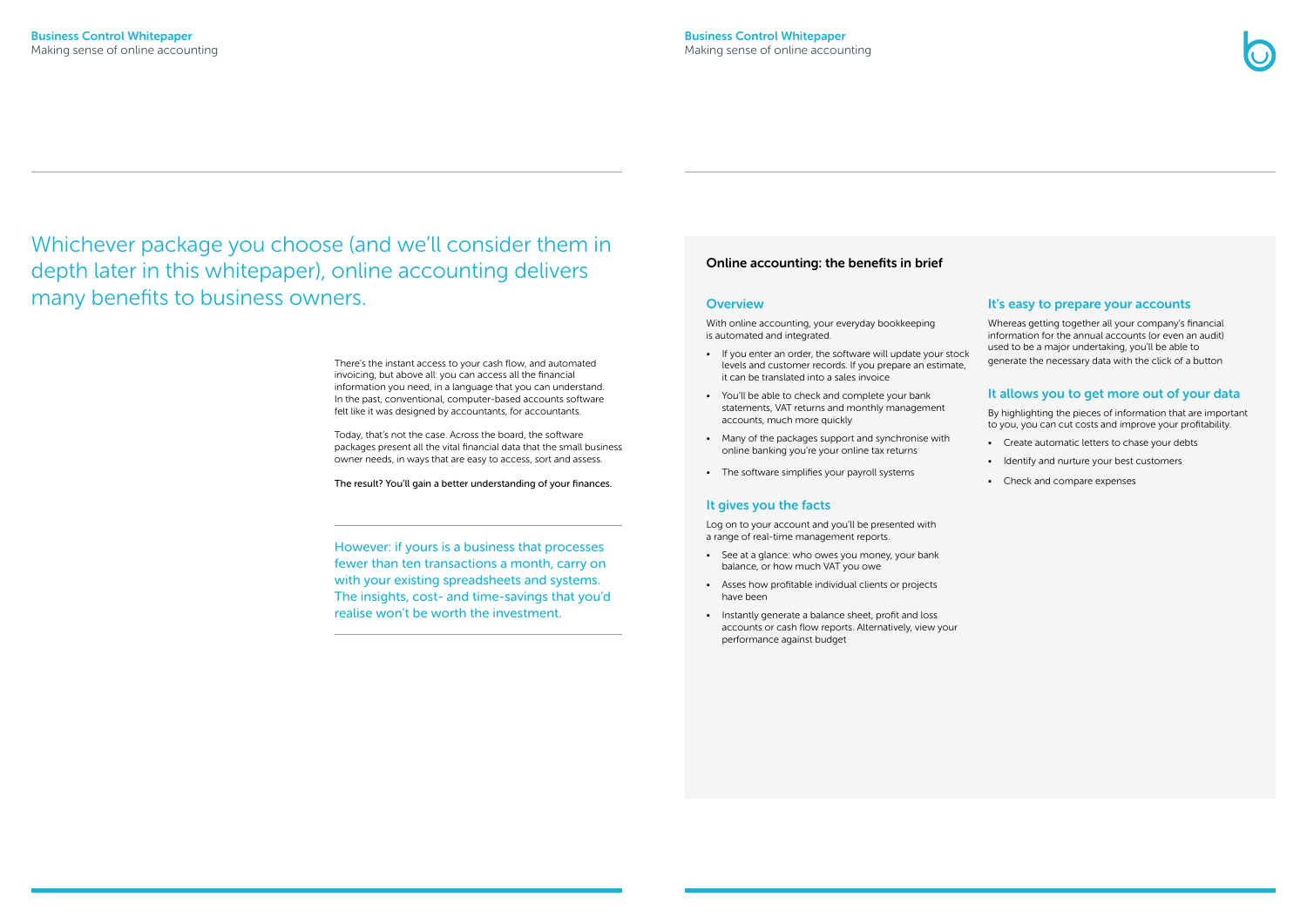The accounting software that will work best for you depends on your needs and the demands of the business.



We asked Business Control's founder, Richard Starkey, to highlight the key considerations for anyone considering making the switch.

#### How many users will access the system?

If you need several people to work with your accounts, you may want what is known as tiered access, which means that only certain users can access certain information. This is an option offered by mid-range software platforms such as Exchequer.

## How much analysis do you need?

Every system will give you the top-line figures and Xero is particularly great if you're looking for graphics and charts and a user-friendly dashboard. But if you want to 'slice and dice' your data, again, go for a bigger platform such as Exchequer. With this option, you'll be able to sort and analyse by client, salesperson, delivery option, high or low margin, or a myriad of other useful variables.

## How many people do you employ?

When it comes to payroll, there are many different questions that will influence your decision-making, such as: do you need a secure system? How many different payee types are there? Is it essential that you send ePayslips or make payments direct from your payroll?

A smaller system such as Xero can handle all this and more, but it will need to be set up correctly. It might be worth investing in a more substantial package such as Earnie (from IRIS) and dovetailing it in with another piece of accounting software.

#### Are you always out of the office?

If you are out on the road a lot, a platform that links to your mobile or tablet will be extremely useful. And rather than collecting countless pieces of paper from the country's petrol stations and coffee shops, you can now take photos of your receipts and link them to a system like Xero.

## Do you trade overseas?

If you do business with the EU, you may need what are known as reverse-charging processes and similarly, if you operate across different territories, a multi-currency system is worth considering.

## What's your VAT and tax status?

If you use a flat rate for VAT or operate a cash accounting system, some packages will be better than others. And if you pay Corporation Tax, you will soon only be able to submit your tax return online (which means that you will need a system that uses or connects to an ixbrl protocol).



## If you pay Corporation Tax, you will soon only be able to submit your tax return online

## What are your plans?

As with any software or equipment purchase, it's worth bearing in mind how your needs might change in the future. You may not need functionality such as Purchase Orders, Bill of Materials or stock requirements now, but if your company is growing, it's worth building from a solid accounting platform today rather than rebuilding tomorrow.

## Questions to consider:

the expert's view

#### Business Control Whitepaper Making sense of online accounting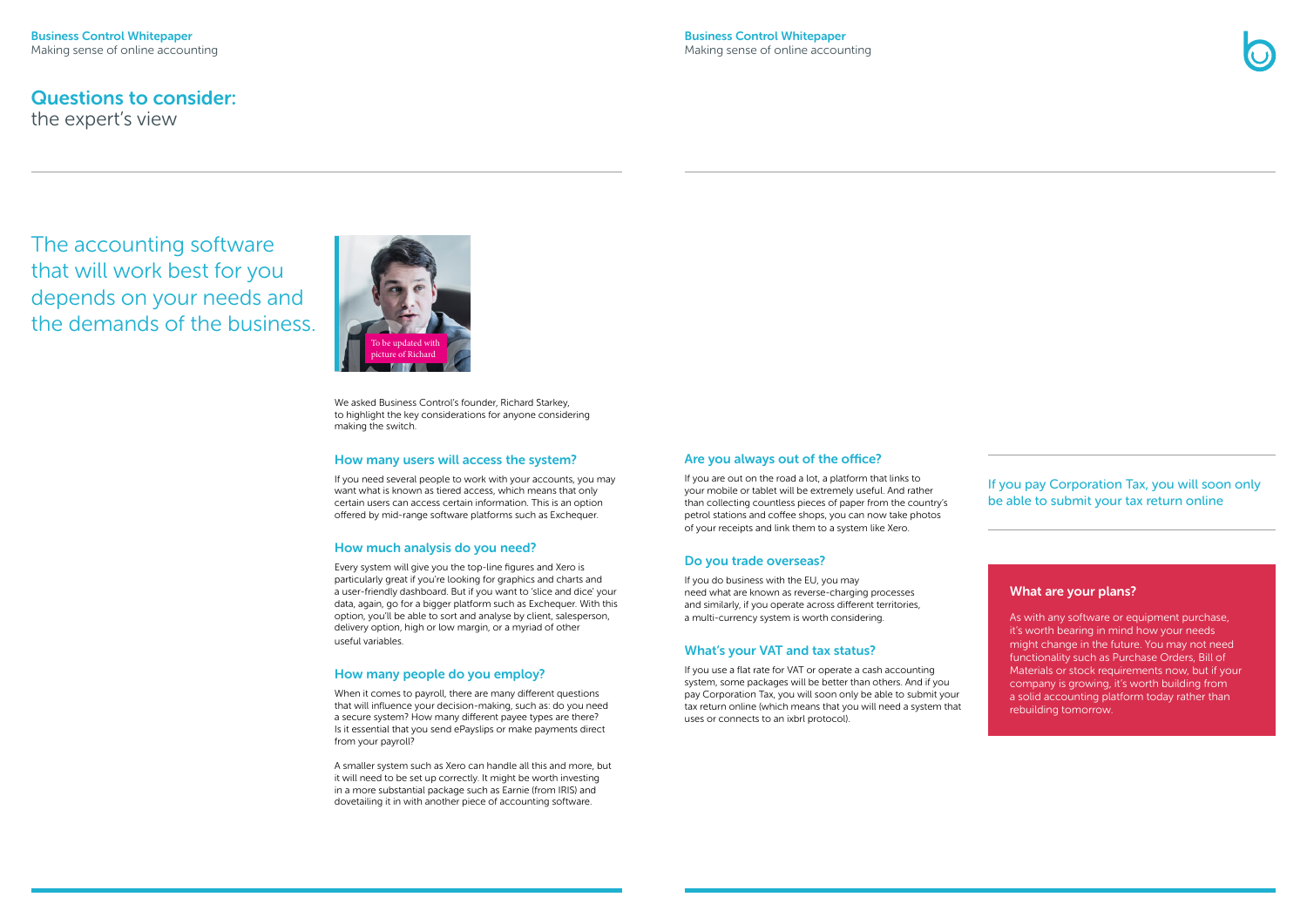#### FreeAgent

#### Perfect for: freelancers, start-ups, small businesses

A similar (and similarly trusted) platform to Xero, FreeAgent's online accounting software brings everything together in a concise, easy-to-navigate system. Featuring a host of clear charts and graphs, the system allows you to integrate everything from invoice and expense management to VAT, payroll and Self Assessment tax return filing.

Many small business owners appreciate the platform's automated invoicing system which allows you to set-up recurring invoices to regular clients that can send themselves automatically, as well as nudge late-paying clients with automated reminders. For sole traders, this is a particularly effective way of 'impersonalising' the process and ensuring quicker payment.

As with Xero, you can take photographs of your receipts and upload them to the system for hassle-free expense reporting, and as you go about your day-to-day business, the software will calculate your Self-Assessment liability. When it's time to file, sole traders and limited company directors can submit their tax return straight to HMRC from within the accounting software with a simple click.

Again, the system can be connected to your online bank account to automatically import transactions straight into your accounts every day – delivering a live view of your business cash flow.

## KashFlow

#### Perfect for: freelancers, start-ups, small businesses

If you're unsure of your growth plans over the coming years but are impressed by the capabilities of Exchequer, KashFlow offers a 'starter' platform that can be easily upgraded to the full Exchequer service at a later date.

This entry-level system has been designed to help make running a small business easy, without the need for any accounting or bookkeeping knowledge. And again, it's a cloud-based (online) platform that features simple-to-understand charts and graphs which allow you to see how your business is doing at a glance. Keep track of your customers, see exactly how much each owes you at any time and manage your sales pipeline with a dedicated 'Quotes' function.

This system has a lot of functions in common with the Xero and FreeAgent platforms – linked bank accounts, cash flow management and customised invoices, for example – but within a more restrained, scaled-back interface. One particularly helpful function is the ability to create quotes on the go using your smartphone (if you're visiting a client and want to help seal the deal that day).

#### Xero

Perfect for: freelancers, start-ups, small businesses

One of the most popular platforms for small businesses, Xero is an online-only system that enables you to access and manage your accounts any time, anywhere on your mobile, tablet or desktop computer. It's smart, simple and easy to learn, and contains a host of really useful features.

For instance, fast bank reconciliation imports and categorises all your latest banking, credit card and PayPal transactions, while the invoicing function allows you to send online invoices to your customers – and even receive updates when they're opened.

Digging deeper, the inventory tracking helps you keep track of your stock (in real time), and payroll is made simple through reduced manual data entry and increased compliance. Above all, you'll be able to access a concise, real-time view of your cash flow and then manage it by scheduling payments and batchpaying suppliers.

The Xero dashboard is particularly clear and easy to use and navigate, while the intuitive graphs allow you to compare your account activity in a more tangible way. The dashboard not only displays data, it also allows you to perform common tasks such as adding accounts, bills and issuing invoices.



#### **Exchequer**

#### Perfect for: small businesses, medium-sized organisations

A powerful piece of financial accounting software that is ideally suited to growing organizations, Exchequer features a customisable reporting system that puts you in complete control of your finances. Drill-down and analyse real-time data in an instant and obtain greater visibility of what's happening in different departments, to help you make smarter decisions.

As with the other platforms, this is a fully-mobile piece of software that you can access from your phone and tablet computer, but unlike the rest, you can authorise a host of colleagues to manage their own accounts.

Growing organisations will find this functionality particularly useful as it fosters departmental responsibility, which should allow your business to achieve more with less budget. With Exchequer, you and your teams can manage multiple departments and oversee key processes such as stock management, sales order processing and any specialist industry requirements you may have. Plus, with other connecting apps, you can benefit from tied multi-national approval systems and total digital filing – a paperless system.

The result? More time to focus on the strategic activities that will help your business thrive. The manufacturers claim that the software's time-saving automation, productivity enhancing tools and shortcuts enable customers to typically see a 47% increase in productivity, combined with a 20% reduction in administrative efforts.

## A closer look at the packages



## Smart, simple and easy to learn, and contains a host of really useful features

Integrate everything from invoicing and expense management to VAT, payroll and tax returns





Drill-down and analyse real-time data to help you make smarter decisions

## Preesgent

Create and email quotes on the go using your smartphone